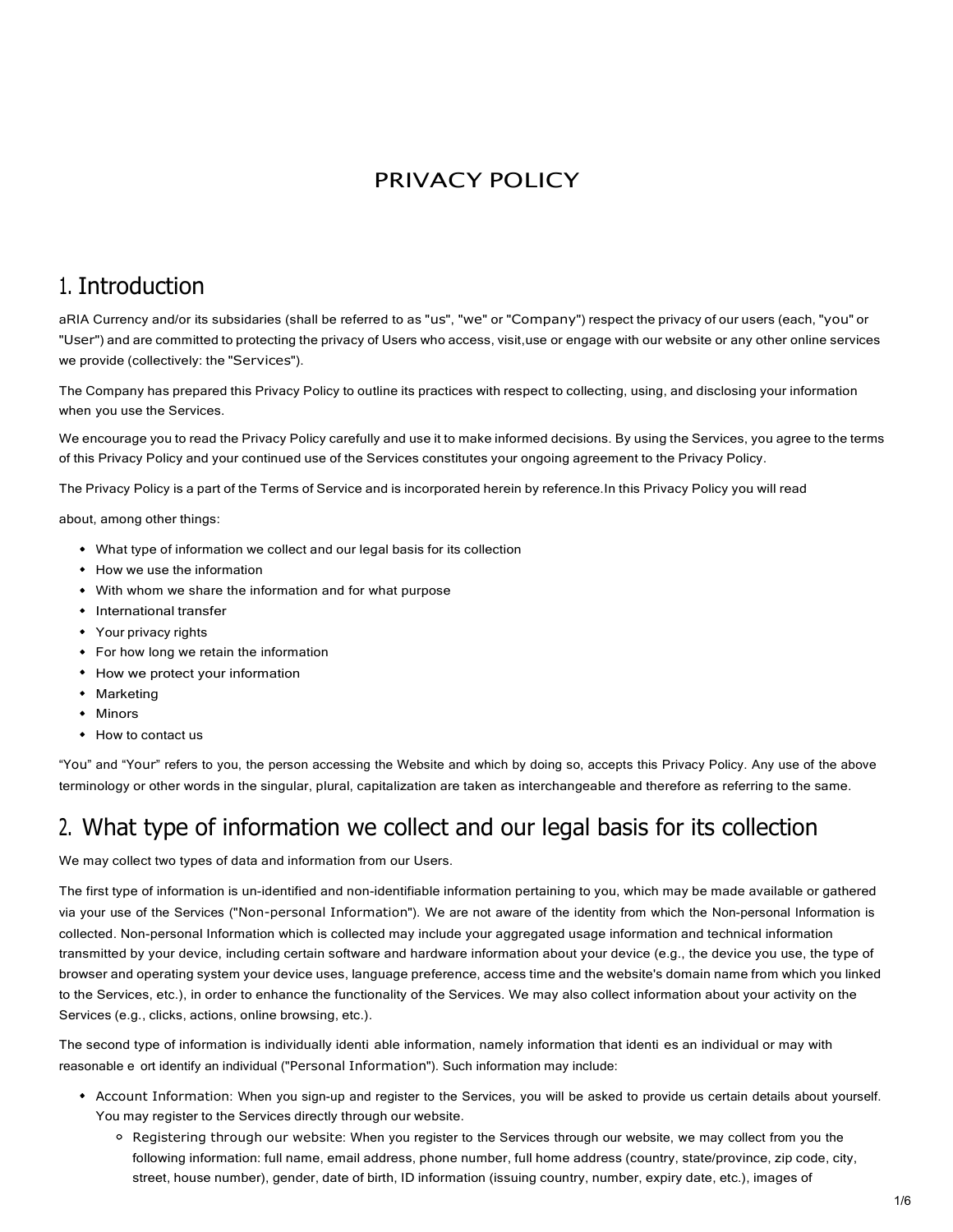identification documents, images of proof-of-residence (utility bills, bank/credit card statements, government-issued letters), images of yourself (selfie photos), information required for our compliance with regulatory Know Your Customer requirements (e.g., contents of KYC Questionnaire and Service Applicant Declaration Form [estimated amount of intended activity, purpose of buying virtual currency, source of the funds used to buy virtual currency, employment status, profession and job title or position, eld of activity of employing company or own business, name of employing company or own business, URL to the website of employing company or own business, signature sample, ultimate bene ciary of purchased virtual currency], etc.), as well as any other information you agreed to share with us.

- Voluntarily Provided Information: We may collect information which you provide to us voluntarily. For instance, when you share additional information about yourself through your use of the Services. We may also collect the feedback, suggestions, complaints and reports which you send to us. Please note that we may also collect complaints about you from other Users, which may include your Personal Information.
- Communication Information: We may collect information from your communications with us. For example, when you communicate with us, or respond to communications from us, via email, chat, audio or video calls ("Communications"). We may record and keep all the Communications.
- Device Information: We may collect Personal Information from your device. Such information may include geolocation data, IP address, unique identifiers, as well as other information which relates to your activity through the Services.

For the avoidance of doubt, if we combine Personal Information with Non-personal Information, the combined information will be treated as Personal Information as long as it remains combined.

Processing of Personal Information is necessary for the performance of our contractual obligations towards you and providing you with our services, to protect our legitimate interests and to comply with our legal obligations.

#### 3. How we use the information

We use and share Personal Information in the manners described in this Privacy Policy. In addition to the purposes listed above, the information we collect, which may include your Personal Information, is used for the following purposes:

- To set up your account and to provide the Services;
- To identify and authenticate your access to certain features of the Services;
- To authenticate your identity for the purpose of compliance with regulatory Know Your Customer requirements;
- To communicate with you and to keep you informed of our latest updates;
- To market our website and the Services;
- To perform research or to conduct analytics in order to improve and customize the Services to your needs and interests;
- To support and troubleshoot the Services and to respond to your queries;
- To investigate and resolve disputes in connection with your use of the Services;
- To detect and prevent fraudulent and illegal activity or any other type of activity that may jeopardize or negatively impact the integrity of the Services; and

To investigate violations and enforce our policies, and as required by law, regulation or other governmental authority, or to comply with a subpoena or similar legal process or respond to a government request.

### 4. With whom we share the information and for what purpose

We do not rent, sell, or share your Personal Information with third parties except as described in this Privacy Policy.

We may share Personal Information with the following recipients: (i) our subsidiaries; (ii) affiliated companies; (iii) subcontractors and other third-party service providers; (iv) auditors or advisers of our business processes; and (v) any potential purchasers or investors in the Company.

In addition to the purposes listed in this Privacy Policy, we may share Personal Information with our recipients for any of the following purposes: (i) storing or processing Personal Information on our behalf (e.g., cloud computing service providers); (ii) processing such information to assist us with our business operations; (iii) performing research, technical diagnostics, personalization and analytics; and (iv(iv) identity verification and fraud prevention services (these recipients include Forter – to learn more about Forter's data protection practices, please visit https://www.forter.com/service-privacy-policy); and (v) communicating promotional and informational materials, in accordance with our marketing policy (see below under "Marketing").

We may also disclose Personal Information or any information you submitted via the Services if we have a good faith belief that disclosure of such information is helpful or reasonably necessary to: (i) comply with any applicable law, regulation, legal process or governmental request; (ii) enforce our policies, including investigations of potential violations thereof; (iii) investigate, detect, prevent, or take action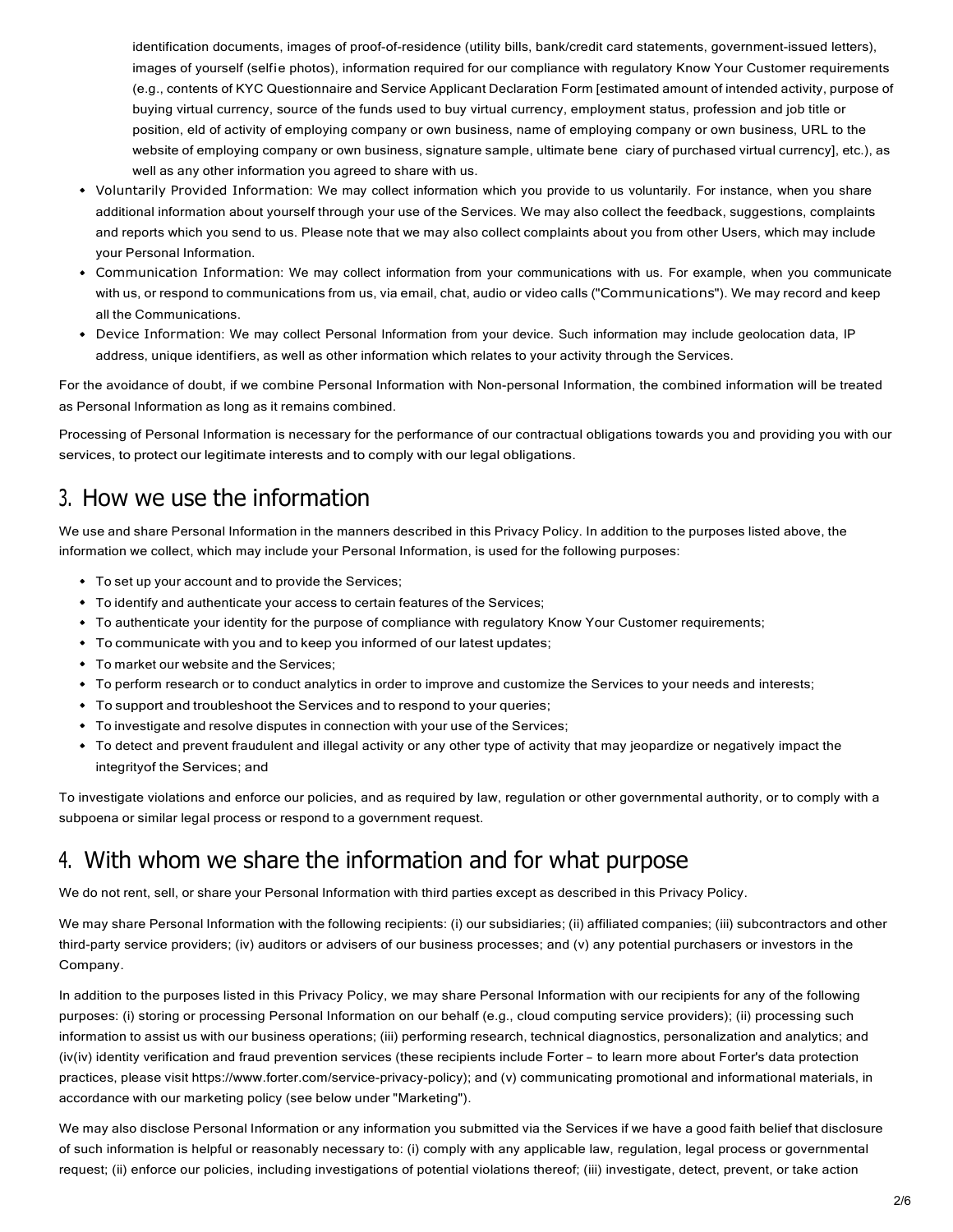regarding illegal activities or other wrongdoing, suspected fraud or security issues; (iv) to establish or exercise our rights to defend against legal claims; (v) prevent harm to the rights, property or safety of us, our a liates, our Users, yourself or any third-party; (vi) for the purpose of collaborating with law enforcement agencies; and (vii) in case we nd it necessary in order to enforce intellectual property or other legal rights.

You acknowledge that third-party service providers may use your Personal Information or any information you submitted via the Services for analytics purposes, while ensuring that their processing of such information only results in anonymized and aggregated data.

# 5. Third-party collection of information

Our policy only addresses the use and disclosure of information we collect from you. To the extent that you disclose your information to other parties via the Services (e.g., by clicking on a link to any other website or location) or via other sites throughout the Internet, different rules may apply to their use or disclosure of the information you disclose to them.

You acknowledge that we are not responsible for the products, services, or descriptions of products or services that you receive from thirdparty sites or to the content or privacy practices of those sites and that this Privacy Policy does not apply to any such third-party products and services. You are knowingly and voluntarily assuming all risks of using third-party sites to purchase products and services. You agree that we shall have no liability whatsoever with respect to such third-party sites and your usage of them.

### 6. International transfer

Since we operate globally, it may be necessary to transfer data, including Personal Information, to countries outside the USA. The data protection and other laws of these countries may not be as comprehensive as those in the United States of America - in these instances we will take steps to ensure that a similar level of protection is given to Personal Information, including through adequate contractual measures.

# 7. Your privacy rights

We respect your privacy rights and therefore you may contact us at any time and request: (i) to access, delete, change or update any Personal Information relating to you (for example, if you believe that your Personal Information is incorrect, you may ask to have it corrected or deleted); or (ii) that we cease any further use of your Personal Information (for example, you may ask that we stop using or sharing your Personal Information with third-parties) or that we remove your Personal Information (subject to any other legal obligation that may require us to keep the information).

However, please note that the exercise of these rights is not absolute and may be subject to other regulatory requirements or our legitimate interests.

If you wish to raise a complaint on how we have handled your Personal Information, please contact us directly at privacy@ariacurrency.com.

If you are not satisfied with our response or believe we are collecting or processing your Personal Information in discordance with the laws, you can make a complaint with the applicable data protection authority.

# 8. For how long we retain the information

We retain the information we collect for as long as needed to provide the Services (including aspects of risk management) and to comply with our legal and regulatory obligations, resolve disputes, and enforce our agreements (unless we are instructed otherwise). Retention periods will be determined taking into account the type of information that is collected and the purpose for which it is collected, bearing in mind the requirements applicable to the situation and the need to destroy outdated, unused information at the earliest reasonable time. Under applicable regulations, we will keep records containing account opening documents, communications, and anything else as required by applicable laws and regulations.

We may rectify, replenish, or remove incomplete or inaccurate information at any time and at our own discretion.

### 9. How we protect your information

We take great care of implementing and maintaining the security of the Services and your information. We aspire to continuously employ industry standard procedures and policies to ensure the safety of your information and prevent unauthorized use of any such information. Although we take reasonable steps to safeguard information, we cannot be responsible for the acts of those who gain unauthorized access or abuse the Services, and we make no warranty, express, implied, or otherwise, that we will manage to prevent such access.

If you feel that your privacy was treated in discordance with our policy, or if any person attempted to abuse the Services or acted in an